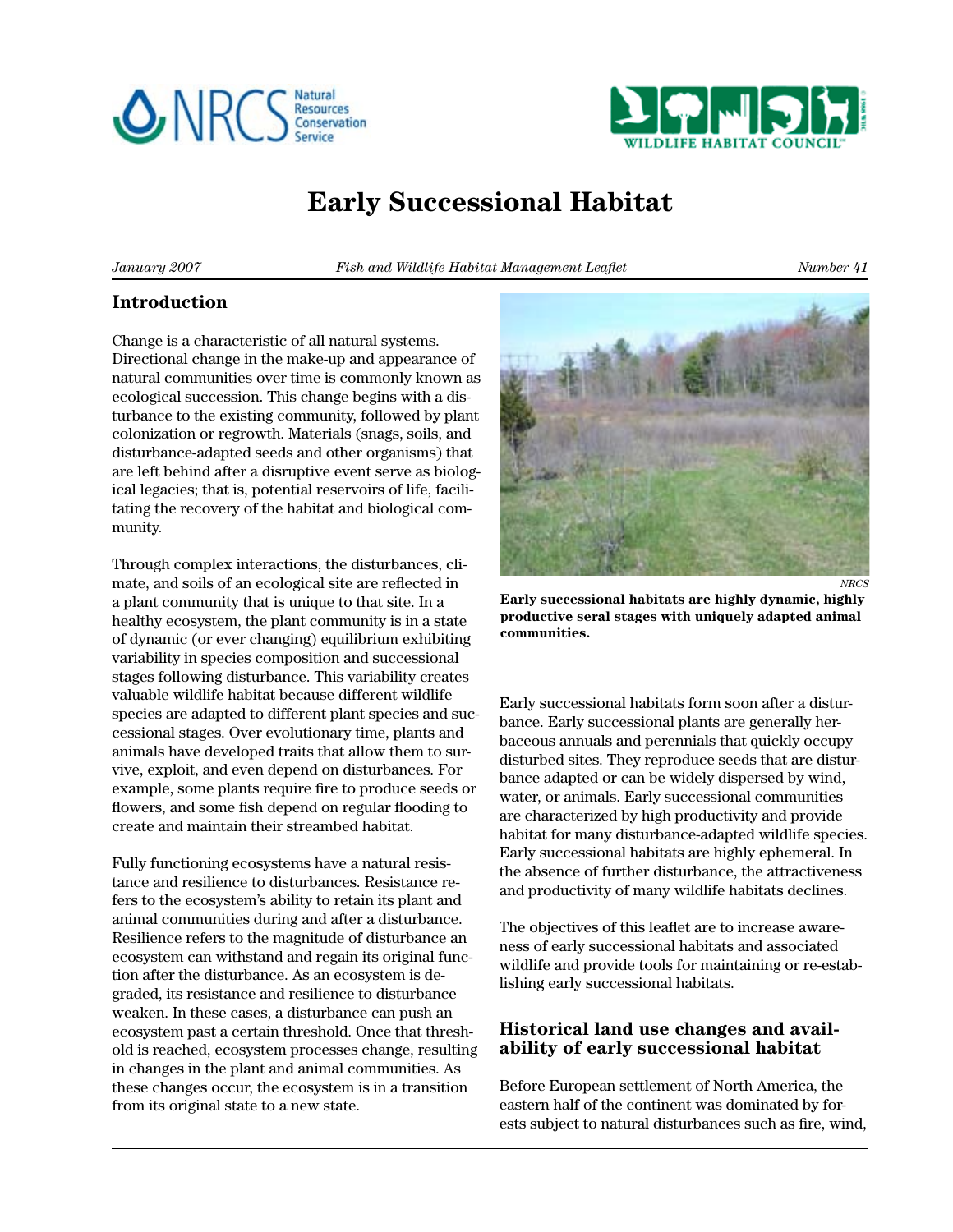and flooding, as well as land clearing for agriculture and burning by American Indians. The type, frequency, and intensity of disturbance regimes determined the extent and composition of early successional communities. In some portions of this pre-settlement landscape, regular fires maintained open grasslands or herbaceous ground cover beneath a canopy of old growth trees. These forested savannas were common in the Southeast Coastal Plain and portions of the Midsouth. Upon European settlement, the landscape of the United States was significantly altered by conversion of grasslands and forests to agricultural purposes. However, farmers in the East could not continue to compete with more productive farms in the Midwest and subsequently abandoned their agricultural land uses during the late 1800s and early 1900s. Because of the abandonment of these areas by agriculture and the suppression of disturbance, much of the converted forest land has reverted to second growth or mid-successional forests. Mid-successional forests now account for more than three-quarters of forested land in New England and half of forested land in the Mid-Atlantic region, making early successional habitats critically scarce in much of the eastern United States.

## **Wildlife use**

Many groups of animals dependent on invertebrates (especially butterflies and moths) are often dependent on specific hosts or forage plants that are found only in early successional plant communities. Terrestrial vertebrates tend to be habitat generalists. Nonetheless, 56 of the 60 mammal species commonly found in the Northeastern United States use early successional habitat. In early successional communities, annual plants produce an abundance of seeds that are eaten by granivorous birds and small mammals. Forbs, legumes, and shrubs provide highly nutritious forage for herbivores and browsers like the whitetailed deer. Additionally, the low herbaceous vegetation provides cover for birds and small mammals that prefer open habitats. The lack of a closed canopy allows light and heat to penetrate to the ground, an essential habitat feature for reptiles that depend on heat sources outside their body for temperature regulation.

Populations of many wildlife species that are dependent on early successional habitats are in decline (table 1). For example, New England cottontail (*Sylvilagus transitionalis*) populations have declined significantly in parts of its range due to the reduction of early successional habitat. In response to the species decline, the World Conservation Union has listed this as a vulnerable species. The decline in

 $\overline{2}$ 

cottontail numbers has contributed to the decline in bobcats (*Felis rufus*), an important predator on cottontails. Northern bobwhite quail have declined 65 percent over the last 20 years, primarily due to loss of early successional habitat on which is relies. Many species of migratory passerines have also been affected by the reduction of early successional areas. Analyses of breeding bird survey data gathered since 1965 show declines in most species associated with early successional habitat.

**Table 1** Species inhabiting early successional habitats that are exhibiting population declines

| Early successional species in decline |
|---------------------------------------|
|---------------------------------------|

| Common name                    | Scientific name            |
|--------------------------------|----------------------------|
| <b>Birds</b>                   |                            |
| Red-cockaded woodpecker        | <i>Picoides borealis</i>   |
| Northern bobwhite              | Colinus virginianus        |
| Common yellowthroat            | Geothlypis trichas         |
| Rose-breasted grosbeak         | Pheucticus ludovicianus    |
| Veery                          | Catharus fuscescens        |
| American woodcock              | Scolopax minor             |
| Eastern loggerhead shrike      | Lanius Iudovicianus        |
|                                | migrans                    |
| Yellow-breasted chat           | Icteria virens             |
| Summer tanager                 | Piranga rubra              |
| Yellow-bellied sapsucker       | Sphyrapicus varius         |
| Prairie warbler                | Dendroica discolor         |
| Ruffed grouse                  | Bonasa umbellus            |
| Mammals                        |                            |
| New England cottontail         | Sylvilagus transitionalis  |
| <b>Bobcat</b>                  | Felis rufus                |
| Least shrew                    | Cryptotis parva            |
| Appalachian cottontails        | Sylvilagus obscurus        |
| <b>Invertebrates</b>           |                            |
| Edward's hairstreak            | Satyrium edwardsii         |
| Northern cloudy-wing           | Thorybes pylades           |
| Swarthy skipper                | Nastra lherminier          |
| Frosted elfin butterfly        | Callophrys irus            |
| Karner blue butterfly          | Lycaeides melissa samuelis |
| <b>Amphibians and reptiles</b> |                            |
| Eastern hognose snake          | Heterodon platyrhinos      |
| Black racer                    | Coluber constrictor        |
| Bog turtle                     | Clemmys muhlenbergii       |
| Gopher tortoise                | Gopherus polyphemus        |
| Indigo snake                   | Drymarchon corais couperi  |
| Pine snake                     | Pituophis melanoleucus     |
|                                |                            |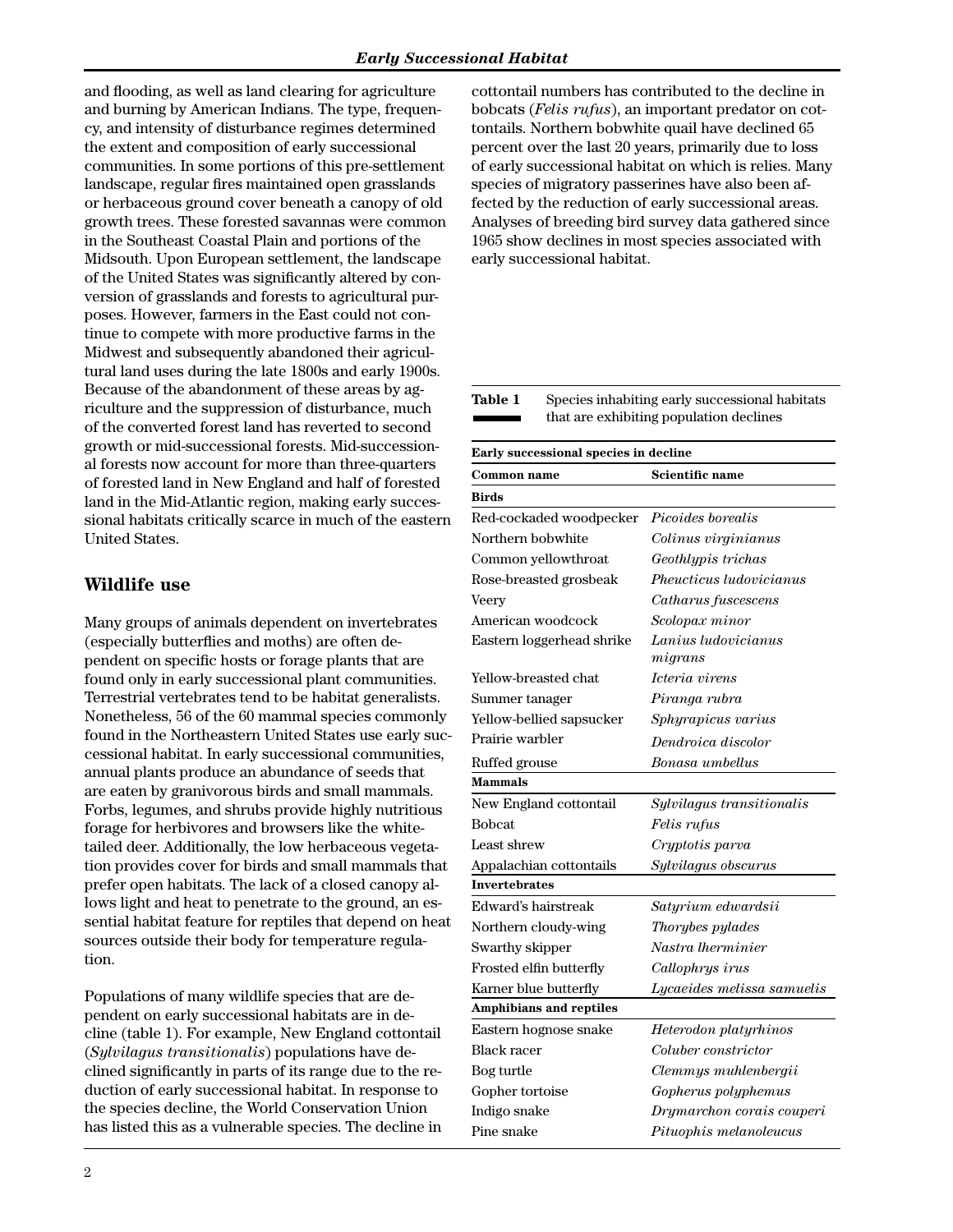

**The vulnerable New England cottontail requires early successional habitat for survival.**

#### **Early successional habitats**

#### *Natural systems*

Currently, forest land covers a third of the United States and is an important source of early successional habitat for many species. Forest stands can naturally include both early and late successional stages. Early successional habitat occurs in a forest after a disturbance such as a fallen tree, wind, or fire. This stage in forest land lasts only briefly; however, as the canopy, without management, will close, and the early successional vegetation will disappear in favor of a more mature forest.

Early successional riparian areas surrounding standing water are characterized by brushy, woody plants typically with multiple trunks not growing above 20 feet in height. These wetlands come in many types. In northern regions or higher elevations, shrub bogs and alder swamps are common. Bogs are nutrient-poor, acidic wetlands typically surrounded by shrubby willows, dogwoods, arrowwoods, highbush blueberries, buttonbush, swamp rose, and saplings of trees such as red maple. Shallow depressional wetlands found in the Northern Great Plains (potholes) are highly dynamic productive systems. These areas are characterized by few trees, warm, dry climatic conditions, and the dominating prairie plants. Filled by runoff from snowmelt, watersheds in potholes typically are highest in spring and gradually recede through the summer. Pothole vegetation is a reflection of the flooding regime with plants most tolerant of flood inundation at the center of the basin and flood-intolerant species at the margins. In response to seasonal and long-term changes in flooding areas and herbivory by muskrats (*Ondatra zibethicus*), the appearance of potholes ranges from closed stands of emergent vegetables early in the hydrologic cycle to open water late in the cycle.

Early successional riparian areas along waterways are characterized by large native shrubs and grasses adapted to high moisture levels and frequent flooding. Common riparian species include willow (*Salix* spp.) and cottonwoods (*Populus* spp.). Species in early successional riparian habitat may benefit from the greater availability of water.

Temperate grasslands, or savanna, are characterized as having grasses as the dominant vegetation. Trees are generally absent, but shrubs may naturally occur in areas protected from disturbance or subjected to low-intensity disturbance. The seasonal drought, occasional fires, and grazing by large mammals all prevent woody shrubs and trees from entering and becoming established, maintaining the early successional habitat.

Prairie systems are dominated by a mixture of native perennial grasses and wildflowers with some lowgrowing shrubs. In general, prairies thrive by occasional influence of grazing and fire. Today, prairies are



*NRCS*

**Prairie potholes are depressional wetlands found mostly in the Northern Great Plains and include early successional habitat.**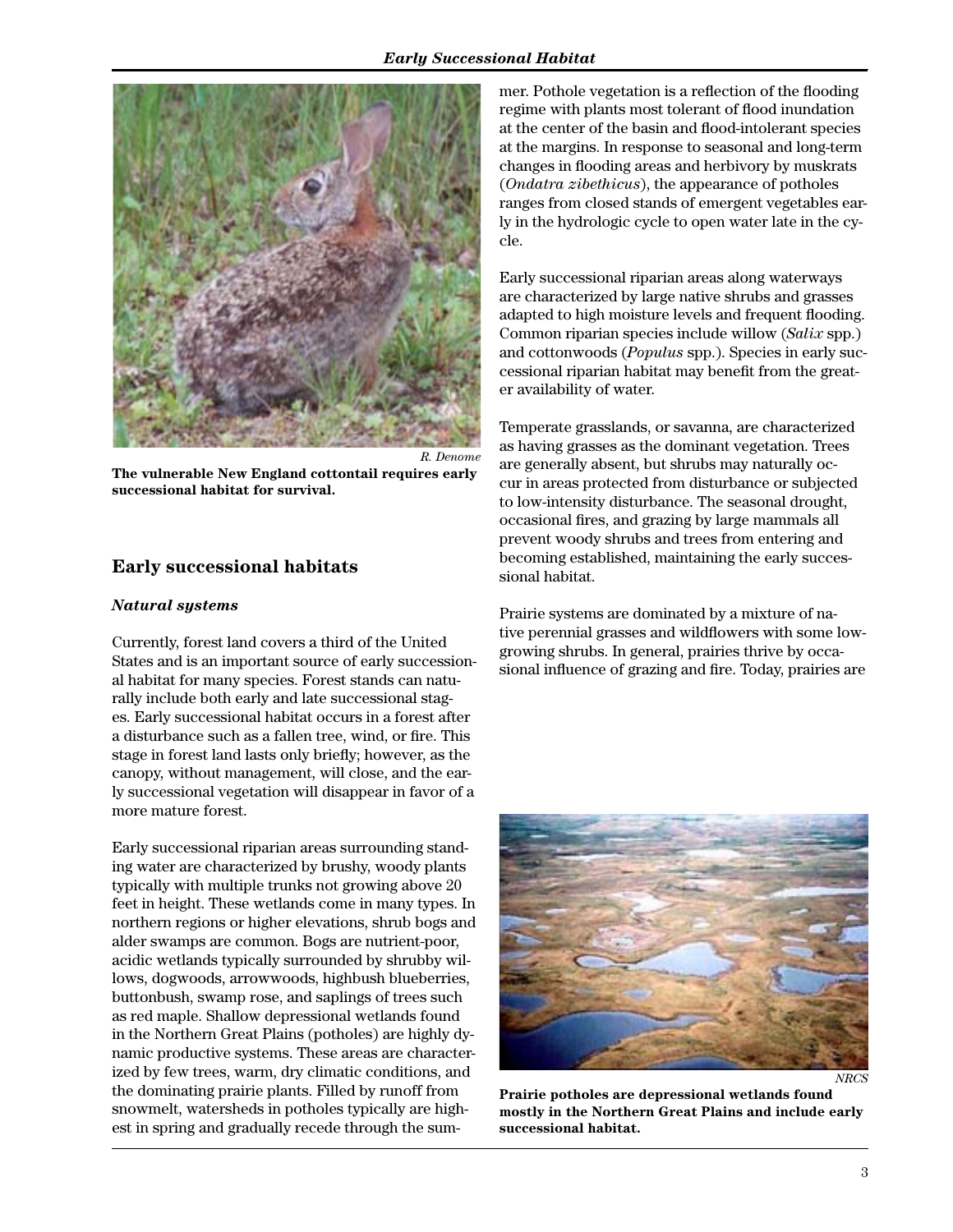#### *Early Successional Habitat*



*National Aeronautics and Space Administration* **Grasslands are kept in early successional states by seasonal droughts, occasional fires, and grazing.**

fragmented and isolated from each other. Such fragmentation prevents the natural free flow of seeds, animals, and other genetic from one prairie to another.

#### *Human-altered systems*

Some land uses require that areas be maintained in early successional styles. Rights-of-way (ROW) are public or private areas that allow for passage of people or goods. These areas include freeways, power lines, streets, bicycle paths, alleys, trails, and walkways. A public ROW is dedicated to the public for use under the control of a public agency. Utility companies have transmission and distribution lines that traverse hundreds, sometimes thousands, of miles across rural, suburban, and urban landscapes. Generally, because ROWs tend to have utilitarian purposes, habitats are managed frequently to prevent interference by the stand and, therefore, have the potential to become quality early successional habitat.

Old field habitat is the stage of plant successional between cultivated fields and forest and is found on abandoned pastureland and retired crop fields. The old field habitat has two distinct successional stages, meadow and scrub, both of which are considered early successional. Meadows consist mostly of various native grasses and forbs (broad-leaved flowering plants). As succession progresses, the meadow may become increasingly dominated by woody plants (shrub stage). If woody plants larger than 4 inches in diameter constitute more than 50 percent of the canopy, the cover is classified as early woodland habitat, not early successional or old field.

Vegetated fence rows, farm lanes, field borders, roadsides, ditch banks, shelter belts, and other linear features of the rural landscape can provide key habitat for many species of wildlife. These strip-type covers often lie between agricultural land and aquatic or up-

land habitat. They can dampen harmful edge effects and provide secure travel lanes between unconnected habitats. Many species use these areas for shelter, nesting, and feeding.



*Preservation Society for Spring Creek Forests*

**ROWs, if well managed, can be valuable early successional habitat for many species.**



*Washington Department of Fish and Wildlife*

**Meadows consist mostly of various native grasses and forbs, gradually including more woody species as succession continues.**



**Early successional riparian vegetation is a mixture of woody species and grasses.**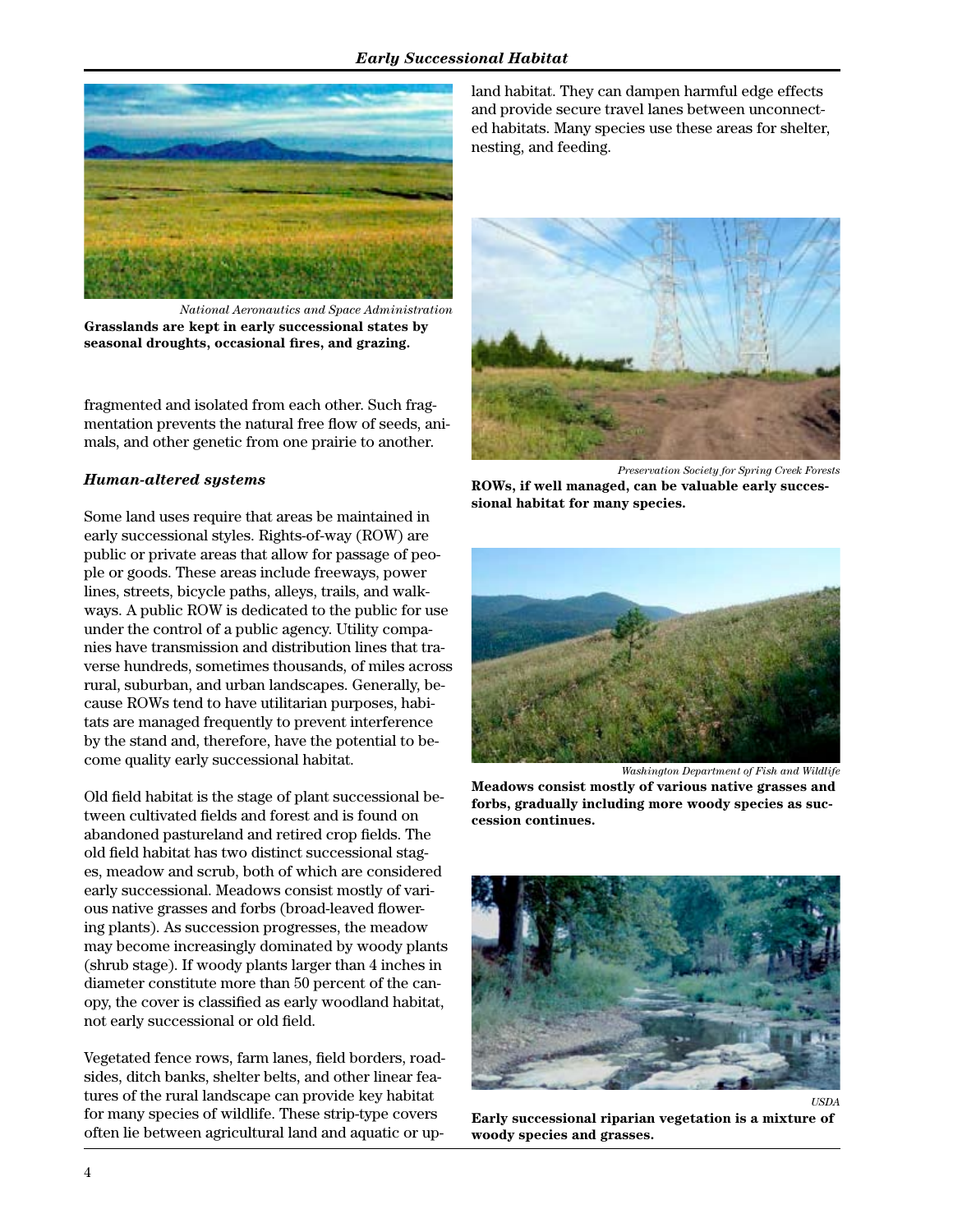### **Early successional habitat management**

Early successional habitat is one of the most endangered ecosystems in the United States, and it is important that landowners take an active role in managing these habitats for the variety of plants and animals that inhabit them. Using the Natural Resources Conservation Service (NRCS) planning process to begin an early successional habitat project will ensure that plans protect, conserve, and enhance natural resources. This planning process involves nine steps to better identify opportunities, determine objectives, and make decisions. For further information and more details regarding this planning process, refer to the NRCS Web site at *www.nrcs.usda. gov*. Management options for forests, grasslands, and wetlands include the use of clearcutting, windrows, disking, prescribed burning, rotational mowing, prescribed grazing, herbicides, haying, field border management, and flooding. A summary of management options is provided in table 2, and additional information can be found in A Guide to Managing Grasslands, Shrublands, and Young Forest Habitats for Wildlife in the Northeast by Oehler et al. (in press).

#### *Management considerations*

The purpose of habitat management is to maintain or re-establish the attractiveness and productivity of systems as reflected on healthy wildlife systems.

Before creation or management of early successional habitats can begin, there are some basic management considerations that will assist in maintaining the quality of habitat in the area:

- Managing habitats in relation to other species must be taken into account to ensure the health and sustainability of each ecosystem.
- Retaining coarse woody material, both standing and down, will enhance and maintain favorable habitat conditions for cavity nesting and predatory birds, small mammals, amphibians, and reptiles.
- Focusing creation on existing edges clustering these types of activities near existing openings, old fields, power lines, and ROWs; frost pockets, old burns, and nonstocked sites will reduce the risks of fragmenting larger tracts of mature forest land.
- Ensure minimal disturbance of cover during primary nesting period of grassland species, May 1–August 1.
- Take into consideration individual species requirements (both animal and plant) when creating management plans.
- Use multiple techniques together to provide greater benefits.

#### *Clearcutting*

Clearcutting implies removing all woody species from a given area of forest. While generally thought of as a negative approach to forest management, clearcutting in moderation, in fact, allows for the creation of new habitat that can support a wide variety of wildlife and vegetation. By simulating a natural disturbance and creating early successional habitat, species reduced in abundance immediately following a clearcut will likely increase in abundance later in the rotation. Clearcutting has been shown to be successful in increasing the number of bird species, even neotropical migrants. In New Hampshire, one study revealed that 53 species of the resident birds preferred early successional habitat, compared to 33 species that preferred late successional habitat. Additionally, it was found that the 33 species that preferred late successional habitat were still found in early successional at some point during the breeding season, demonstrating the importance of this habitat.

Clearcutting is used most frequently in pine and hardwood forests that require full sunlight for growth. When considering clearcutting, there are some management considerations to ensure the well being of other species requiring mature forest growth.

- Large areas of mature forest can be maintained with uneven aged management (or no cut zones). These forms of clearcutting limit disturbance and forest fragmentation, while still retaining early successional habitat in some areas. For more information, see Fish and Wildlife Habitat Management Leaflet Number 18: Managing Forests for Fish and Wildlife.
- Clustering clearcuts around selected centers rather than dispersing them throughout a forest will reduce the edge and road effects associated with scatter cuts, increasing the likelihood of sustaining early successional species and not harming interior forest species.

When using clearcutting as an early successional management tool, the amount of total acreage of the tract should determine the size of the cut. It has been found that species richness in a clearcut tends to increase with larger openings; however, if the size of mature forest is compromised or it becomes significantly fragmented, the populations of many species that rely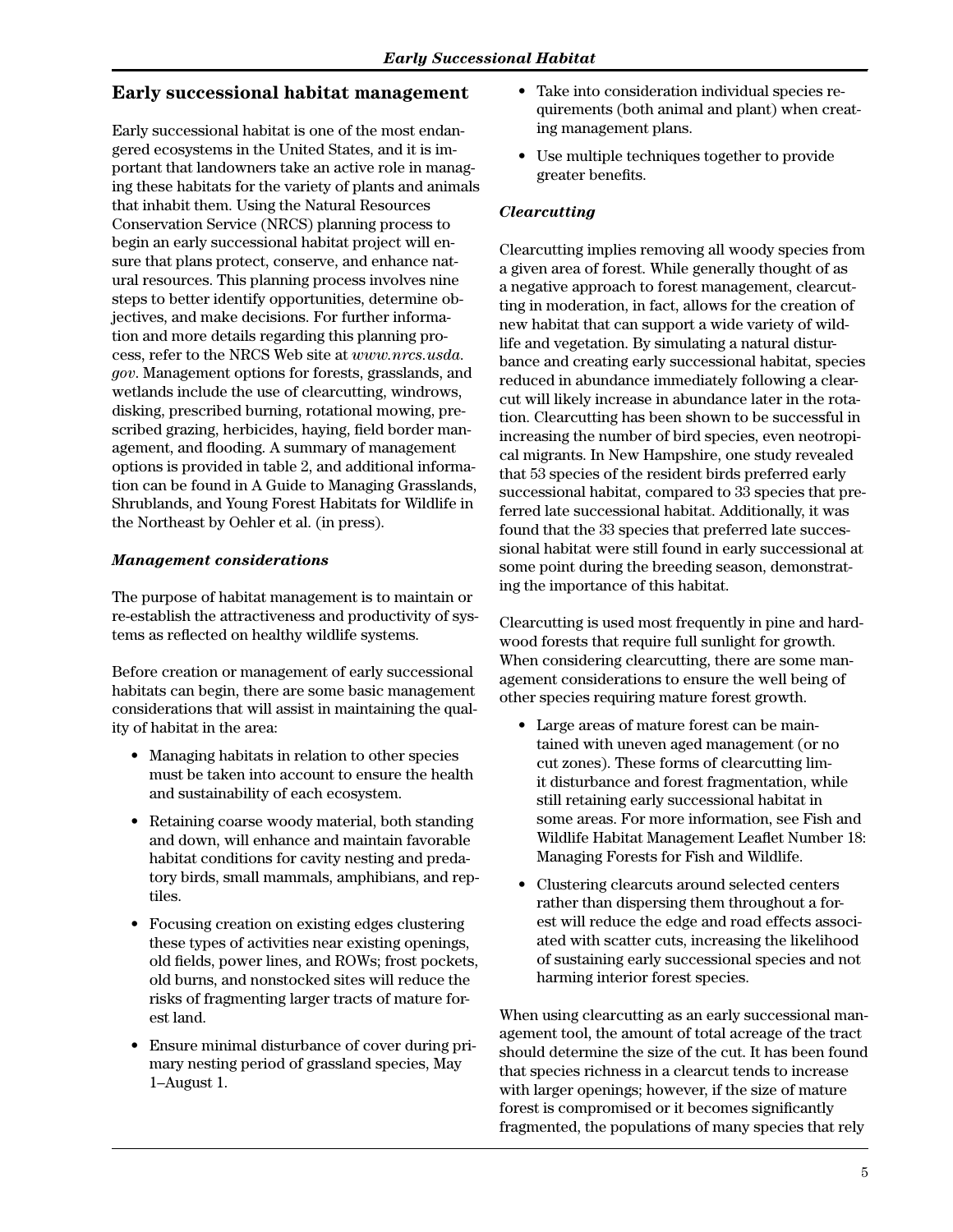| Management practice          | Wildlife habitat enhanced                                                                                                                                                                                                                                        | <b>Favored wildlife</b>                                                                                                                                                                                                                                                   |
|------------------------------|------------------------------------------------------------------------------------------------------------------------------------------------------------------------------------------------------------------------------------------------------------------|---------------------------------------------------------------------------------------------------------------------------------------------------------------------------------------------------------------------------------------------------------------------------|
| <b>Forest harvests</b>       |                                                                                                                                                                                                                                                                  |                                                                                                                                                                                                                                                                           |
| Clearcutting                 | An area of forest in which all mature trees have<br>been harvested. The site remaining is an early<br>successional forest that favors grass, herb, and shrub<br>growth                                                                                           | Benefits small mammals, ground-nesting/<br>feeding birds, and other wildlife such as ruffed<br>grouse, doves, yellow warblers,<br>chestnut-sided warblers, rabbits, quail, ro-<br>dents, reptiles, wild turkey, kestrel, wood-<br>cocks, deer, moose, elk, and black bear |
| Seedtree                     | Removes the majority of mature trees, leaving those<br>needed to produce seed and provide shelter for re-<br>generating a new forest                                                                                                                             | Favors the same wildlife as clearcuts. Provides<br>some habitat for tree-dependent wildlife spe-<br>cies such as forest roosting bats                                                                                                                                     |
| Site preparation             |                                                                                                                                                                                                                                                                  |                                                                                                                                                                                                                                                                           |
| Mechanical                   | Intensive methods temporarily increase<br>grasses and herbs valuable for wildlife. Less<br>intensive methods favor fruit-producing trees and<br>shrubs. Time of year will also influence plant<br>responses after site preparation                               | Intensive methods benefit small mammals and<br>ground-nesting birds. Less intensive methods<br>favor deer and above ground nesting birds                                                                                                                                  |
| Herbicides                   | Selective herbicide use may control undesirable<br>vegetation. Plant response varies depending on<br>the herbicide, time of application, rate and forest<br>conditions. Consult a herbicide specialist for<br>creating desired wildlife habitats with herbicides | Small mammals and ground-feeding wildlife<br>such as quail and dove. Deer benefit from in-<br>creased browse from a combination of herbi-<br>cides and burning                                                                                                            |
| Windrows                     | Provides cover and travel corridors for wildlife<br>across newly harvested timber stands. Accumula-<br>tion of debris and seeds quickly produces herbs and<br>woody plants valuable for wildlife food and cover                                                  | Small mammals, reptiles, amphibians, deer,<br>and many bird species                                                                                                                                                                                                       |
| <b>Improvement practices</b> |                                                                                                                                                                                                                                                                  |                                                                                                                                                                                                                                                                           |
| Prescribed burning           | Greatly enhances habitat diversity across the land-<br>scape by stimulating growth of grasses and herbs<br>valuable to wildlife. Also increases insect abundanc-<br>es, a primary source of food for many wildlife species                                       | Benefits a wide array of wildlife such as small<br>mammals, quail, deer, turkey, and a variety of<br>songbirds. Combined with timber thinning,<br>burning is a primary habitat management tool<br>in the Southeast for the endangered red-cock-<br>aded woodpecker        |
| Mowing/haying                | Stimulates growth of native grasses and herbs. In a<br>forest, mowing can increase habitat diversity                                                                                                                                                             | Seeds and forage are important to a variety of<br>ground-feeding mammals and birds such as<br>rabbits, quail, wild turkey, and deer                                                                                                                                       |
| Field border<br>management   | Provides habitat for species that require early succes- Benefits terrestrial wildlife<br>sional habitat in areas that are less productive.                                                                                                                       |                                                                                                                                                                                                                                                                           |
| Flooding                     | Kills perennial plants in wetlands and allows<br>annuals to grow. Establishes open wet areas for dab-<br>bling ducks and other water birds. Stimulates germi-<br>nation of early successional moist soil plants                                                  | Water birds, many insects and species of wa-<br>ter plants                                                                                                                                                                                                                |
| Prescribed grazing           | Strengthens root systems in desirable plants and can<br>kill less desirable plants if rotation is done appropri-<br>ately                                                                                                                                        | A variety of upland and wetland species bene-<br>fit from grazing                                                                                                                                                                                                         |

**Table 2** Summary of management practices to create, enhance, or manage early successional habitat for wildlife

٠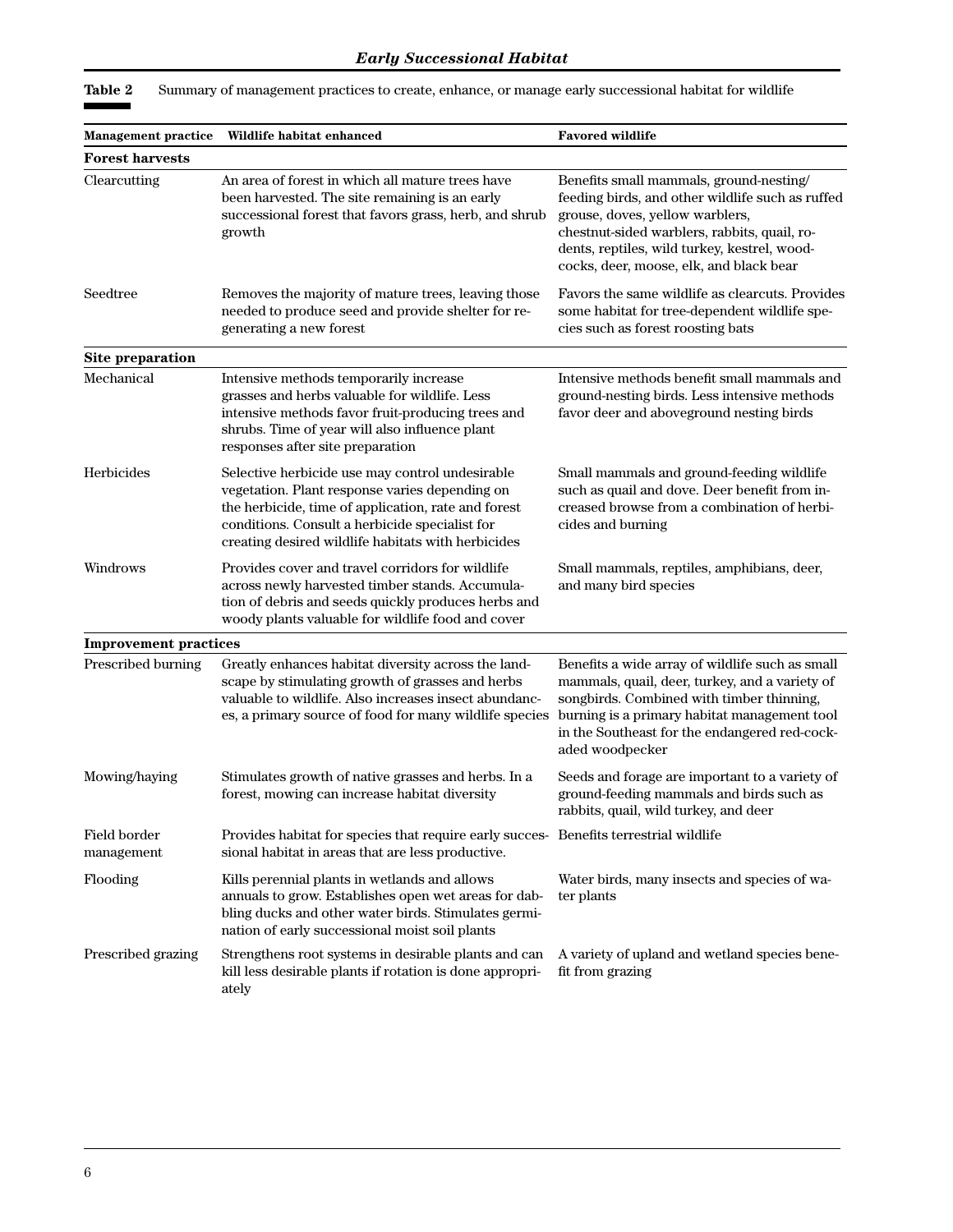on old growth forest will decline. On small tracts of land less than 500 acres, no more than 20 acres should be cut in one area. On tracts of 500 acres or more, clearcuts of 50 to 100 acres yield excellent early successional habitat while still protecting interior forest species. Other methods of clearcutting are:

- seed-tree cutting—may offer an alternative to the traditional clearcuts. Seed-tree cutting is similar to clearcutting except instead of removing all the mature vegetation in a selected area, a few trees are left in the initial harvest. These trees remain to provide a seed source and shelter for regenerating stands. Once regeneration is established, remaining trees are harvested. This method provides abundant forage for deer and other big game species.
- shelterwood cutting—clears trees in two or three cuts over several years, resulting in a stand of trees that are nearly the same age. This simulates a moderate natural disturbance. Regeneration of shade-tolerant species is possible when a shelter is left to protect them. Shelterwood methods provide cover for wildlife, as well as early successional food. Some shadeloving species, including northern red oak and American beech, are excellent sources of food for wildlife.

To prevent problems with species not associated with early successional habitat, it is recommended that clearcutting only be performed after consulting with a local or state wildlife professionals.

#### *Windrows*

Primarily used in pine plantations in the Southern United States, windrows are created by bulldozing dead wood and some soil in long mounded rows. The subsequent vegetation is not typical of surrounding pine plantations because of the added organic material, and windrows can reduce the productivity of surrounding pine forest because of the loss of nutrients and soil. However, windrows do provide cover for some small mammals such as woodrats, harvest mice and golden mice, and some species of birds including yellow-breasted chats, Carolina wrens, brown thrashers, and mockingbirds.

#### *Disking*

Areas with light disking can provide food for wildlife from annual plants that grow in the place of the disked perennials. Disking involves the use of a rotating blade that disturbs the upper levels of soil to expose rootstalks and rhizomes of plants in the treated area. The effect is to kill or setback perennial vegetation and allow annual plants in the seedbank to emerge.

Disks are commonly used on farms to level and smooth crop fields. Disks come in various sizes, from those 30 inches wide pulled by a riding lawnmower, 4 wheeler, or small garden tractor, to those 15 feet wide or wider that are pulled by the largest 4-wheel drive diesel tractors. Disks are made in three basic styles: pick-up disk—raised or lowered by the 3-point con-



**Careful clearcutting can produce valuable early successional habitat.**



*Nevada Division of Environmental Defense*

**Windrows can provide habitat for birds and small mammals.**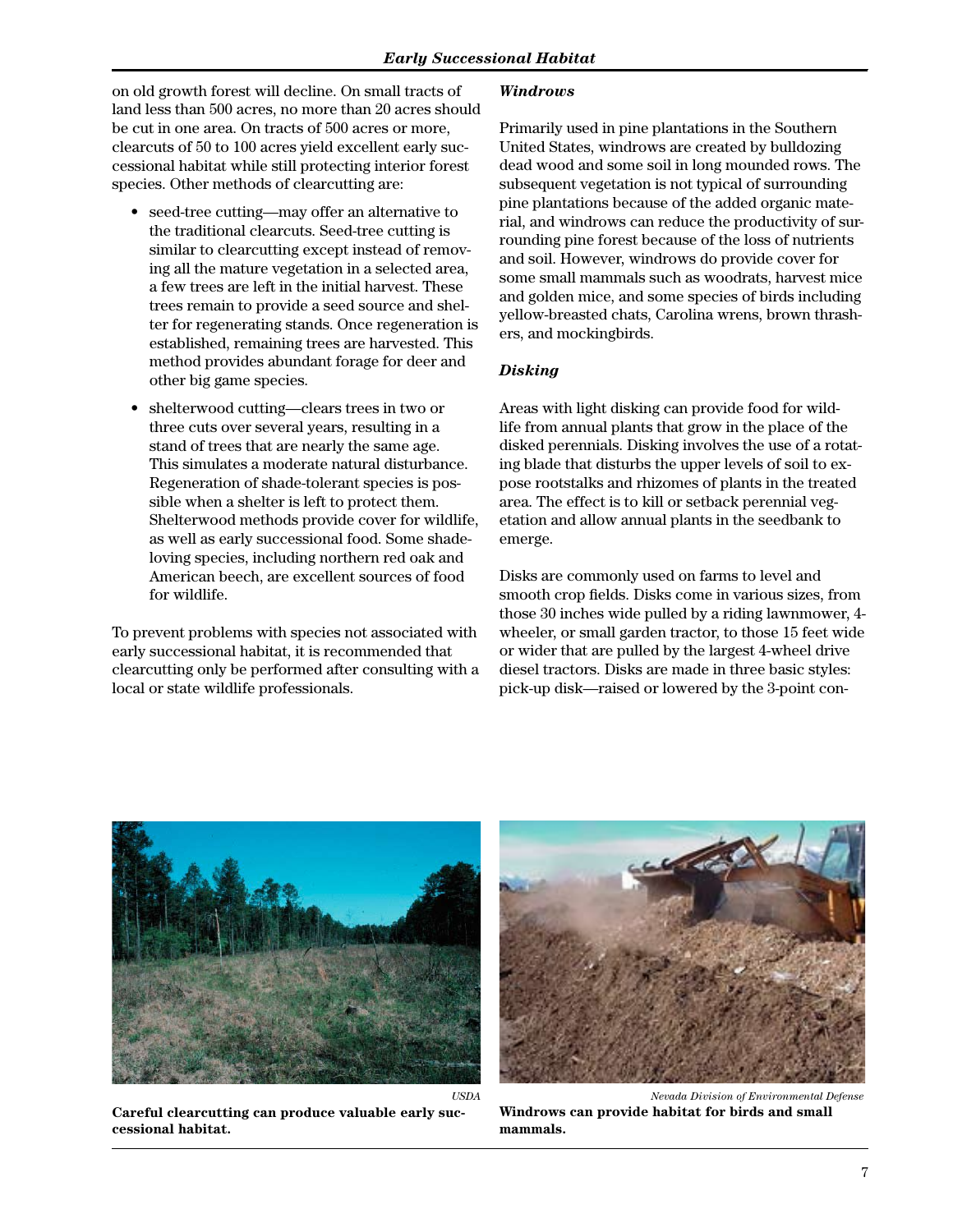nection to the tractor; wheeled disk—equipped to ride on tires and is raised by hydraulic cylinders attached to those wheels; and drag disk—cannot be picked up off the ground. Though the cutting depth and angle of a drag disk may be adjusted, transportation of the disk is an issue because of the limited range of lift.

When choosing what size and style of disk to use, keep in mind where and how it will be used. Disks smaller than 6 feet may not be heavy enough to cut through thick grass and into the soil, and disks wider than 8 feet may be difficult to transport along narrow farm lanes and woodland trails. If habitat management work is your goal, a suitable setup is a 3-point hitch pick-up disk, 6 to 8 feet wide which can be pulled by a 20- to 40-horsepower tractor. The purchase of a tractor is not necessary to get underway with habitat improvement; equipment can be rented from a local farm supply story, contracted, or borrowed from a friend.

Disking should be performed to a depth of 4 to 6 inches in existing stands between January and March, though fall disking is appropriate in some areas. Only a third of the field should be disked at a time, and rotated in every year. Adjacent strips 10 to 20 feet wide and no less than 100 feet long should be disked rotationally along woodlots, grassy fields, or fence rows. Buffer strips (two times the disked width) should be in between disked strips. Disked areas should provide approximately 50 percent bare ground, leaving 50 percent residue to prevent soil erosion and promote vegetation regeneration.

#### *Rotational mowing*

Mowing entire stands of grasses reduces plant diversity and residual cover available for wildlife and is, therefore, not recommended. However, rotational mowing can be used to maintain grassland communities in various stages of growth and vegetative diversity promoting the use of this habitat for wildlife. This management option is conducted by dividing an area into 15- to 25-foot-wide strips (depending on the area's size) that are separated from one another by 50 to 85 feet. Wider strips can be established to provide larger habitat blocks, as well. A single strip is mown to a height of 4 to 8 inches either once or twice a year, depending on the wildlife present in that area. Smaller areas can be divided into three strips; mow one strip in early spring (mid-March to mid-April, depending on the region) before nesting birds commence nesting activities and again in late summer after nesting activities are completed. The following year, the second strip would be mowed in the same months. The third strip would be mowed in year three, and the process begins again in year four. Larger areas evenly divided into six or more strips can be rotationally mown in pairs so that strip one is worked with strip four, strip two with strip five, strip three with strip six, and so forth.

#### *Prescribed or rotational grazing*

Grazing livestock requires close supervision to ensure that a site is not overgrazed; however, grazing can manipulate plant succession and reduce ground litter, be-



**This mowing configuration will provide an assortment of different early successional habitat types for wildlife.**



**Prescribed grazing can effectively manage early successional plant communities.**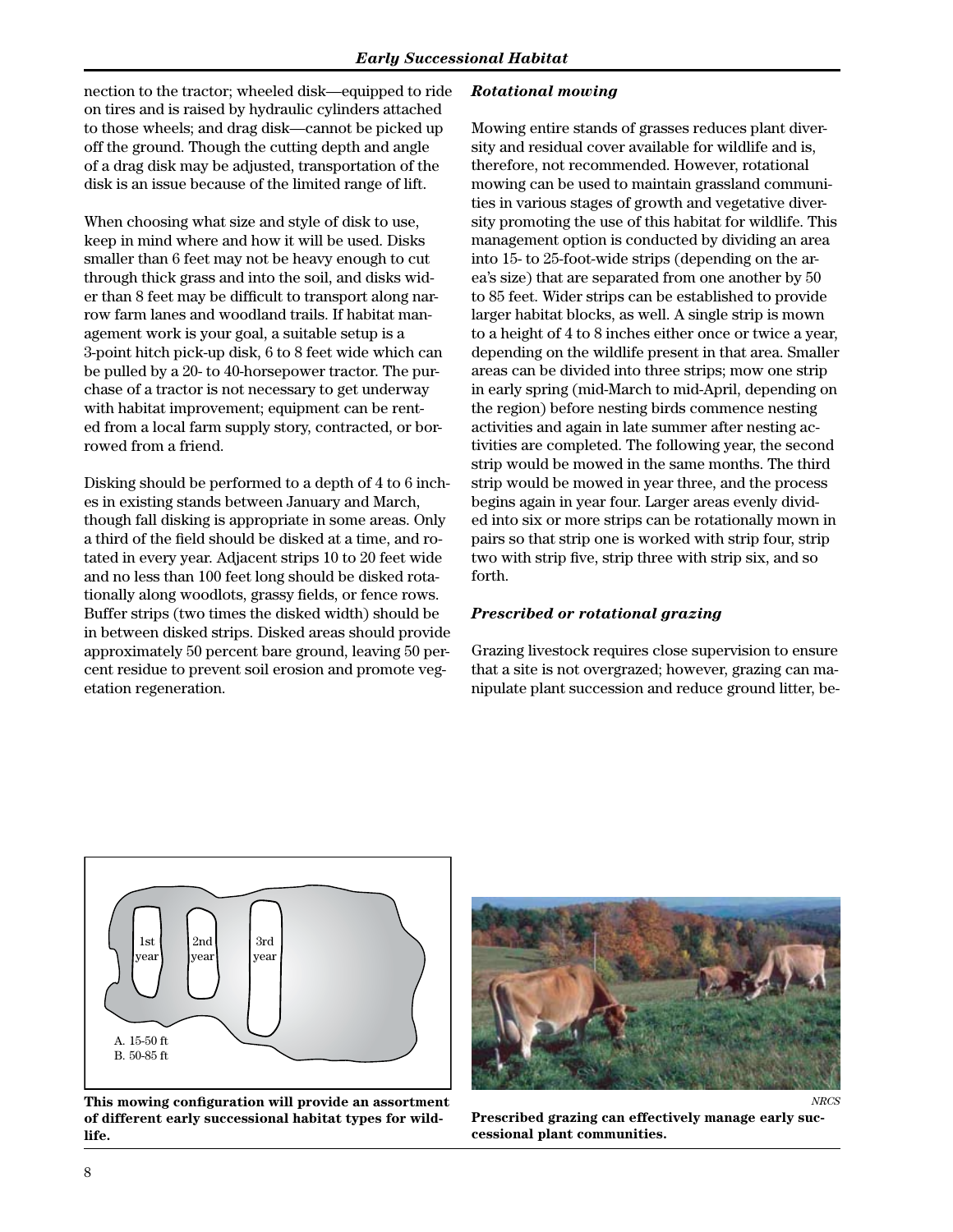coming a very effective management tool. For example, in wetlands, extensive root systems of plants are literally shredded by hooves, and species like smart weeds, burreed, barnyard grass, spikerush, and other desirables can flourish where undesirables will be killed or injured. Generally, native warm-season grasses should be grazed over only once per season (leaving grass to be maintained at the height of 8 to 10 inches) before the herd is moved. Grazing over only once per season encourages plants to make a wider root system, ultimately strengthening desirable plants. However, in some areas, such as the South, grazing can occur several times during a season, as long as plant height is monitored. Additional grazing requires plants to put energy into creating leaves, thus weakening root systems. Rangelands can be maintained in good condition, providing quality forage and suitable grassland habitat for many species by practicing the following measures:

- Provide 30 to 50 days of rest between grazing periods in each location.
- • Defer grazing in some nesting areas until late in the nesting season.
- Restrict livestock from grazing in sensitive nesting areas.
- • Graze entire pasture at a light rate all summer, and put the entire herd on just a half of pasture during the late season.
- Avoid heavy continuous grazing.
- Rotationally graze cool-season grasses in spring and fall and warm-season grasses in midsummer to maximize productivity while minimizing habitat disturbance.

#### *Prescribed burning*

The occurrence of fire to manage and create early successional habitat is a natural phenomenon. Historically, fire caused by lightning strikes, sparks from falling rocks, or even spontaneous combustion of organic plant material had successfully maintained portions of the landscape in a natural state of early succession. Unfortunately, human suppression of fire during the last century has reduced its effects on most ecosystems, even though the results can significantly improve existing habitats. For example, prescribed burns have been shown to enhance berry production for black bears (*Ursus americanus*) and can help create den sites by scarring bases of large trees. In the Southeastern United States, burning is the primary method used in managing the endangered redcockaded woodpecker (*Picoides borealis*). Burning, in the Western and Southern United States, often improves the quality of the site for big game by reducing the depth of slash, stimulates the growth of palatable forage plants, and increases forage for small mammals, therefore, providing additional food resources for carnivores. Additionally, prescribed burns can control pests and disease, return nutrients to the soil, aid in plant germination, and serve as a natural cleaning agent, removing pollutants from the soil, water, and air.

Prescribed burn frequency varies among forest lands, wetlands, grasslands, and shrublands. In general, however, burns should be conducted on a 4- to 5-year (2- to 3-year in the Southeast) rotational basis in late winter or early spring (February–April depending on the region). Dividing the burn area into strips or plots can leave undisturbed escape and nesting cover for wildlife adjacent to burned plots. Disked firebreaks should be created around burn areas to maintain control of prescribed burns. In wetlands, burning alone can actually increase the growth of unwanted canarygrass and does little on river bulrush or cattails. However, in combination with other practices, such as disking or grazing, it can be very a useful management option. Six common methods of prescribed burns are detailed in table 3. For more information on burning techniques, visit *http://www.bugwood.org/ pfire/techniques.html*.



*U.S. Fish & Wildlife Service*

**A managed burn can effectively bring vegetation back to an early successional state.**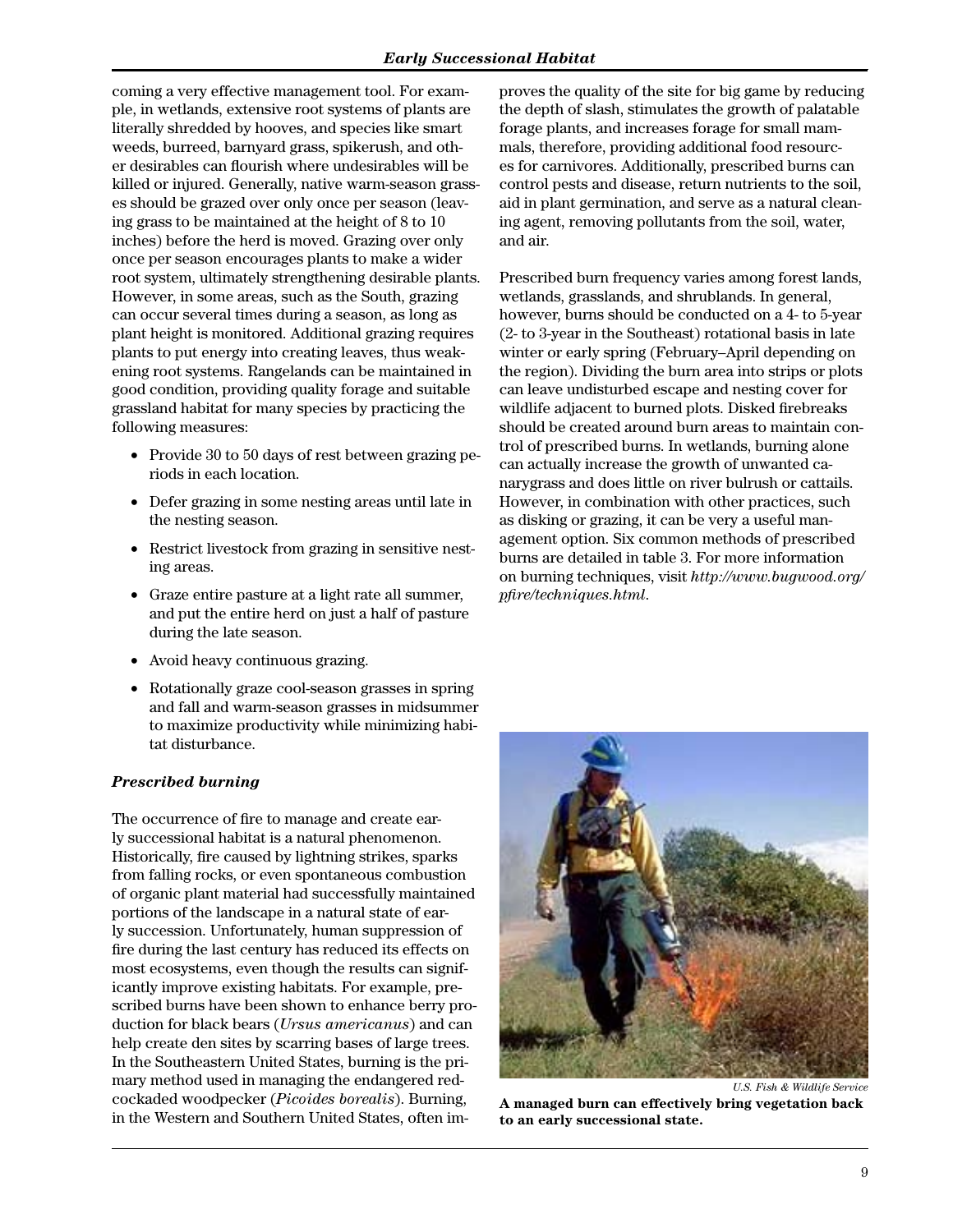**Table 3** Prescribed management options

|                          | <b>Description</b>                                                                                                                                                                                                                                                                                                                                                                                                                                                                                                                                                                                                                                                                                                 |  |
|--------------------------|--------------------------------------------------------------------------------------------------------------------------------------------------------------------------------------------------------------------------------------------------------------------------------------------------------------------------------------------------------------------------------------------------------------------------------------------------------------------------------------------------------------------------------------------------------------------------------------------------------------------------------------------------------------------------------------------------------------------|--|
| <b>Type</b><br>Back fire | Set at a 90-degree angle to wind direction (only when wind speed is no<br>more than 6-10 mph) so fire burns against wind. This method is safest<br>and recommended for beginning wildlife managers. At night, backfires<br>generally move 66 feet per hour                                                                                                                                                                                                                                                                                                                                                                                                                                                         |  |
| Strip-heading<br>fire    | In strip-head burns, a series of fire lines are set progressively upwind<br>of a firebreak in such a manner that no individual line of fire can develop<br>to a high energy level before it reaches either a firebreak or another line<br>of fire. A backing fire is used to secure the base line and the remainder of<br>the area then treated with strip-heading fires. Strips are often set 1<br>to 3 chains apart                                                                                                                                                                                                                                                                                              |  |
| Flank fire               | Set directly into the wind and burns slowly at right angles to the wind.<br>It may also be used on the flanks of any fire to secure them as the fire<br>progresses. Flank fires burn hotter than backfires and cooler than head-<br>fires. It is used in medium fuels or in larger timber, usually in winter,<br>to speed up the job or to supplement some other burning method                                                                                                                                                                                                                                                                                                                                    |  |
| Point source<br>fire     | Timing and spacing of the individual ignition spots are the keys to the<br>successful application of this method. A line backing fire is ignited<br>across the downwind side of the block and allowed to back 10 to 20 feet<br>into the block to increase the effective width of the control line. A line<br>of spots is then ignited at some specified distance upwind of the backing<br>fire and the process continued until the whole block has been ignited                                                                                                                                                                                                                                                    |  |
| Center and<br>ring fire  | The downwind control line is the first line to be ignited. Once the base<br>line is secured, the entire perimeter of the area is ignited and the flame<br>fronts allowed to converge. One or more spot fires are often ignited near<br>the center of the area and allowed to develop before the perimeter of the<br>block is ignited. This firing method can generally be used in any season,<br>and weather conditions are not as critical                                                                                                                                                                                                                                                                        |  |
| Aerial ignition          | When ground ignition techniques are used, the downwind spots will usu-<br>ally coalesce and burn out before the whole block has been ignited. In<br>contrast, aerial firing permits ignition of a block to be completed before<br>the downwind spots have burned out. Current aerial ignition techniques<br>can be separated into two major types: Delayed Aerial Ignition Device,<br>or ping-pong ball system, and helitorch or flying driptorch system. Both<br>types of aerial ignition dramatically reduce the time needed for an area<br>to burn out. Although roughly the same amount of smoke is produced, it<br>is emitted over a shorter period and more of it is entrained in the convec-<br>tion column |  |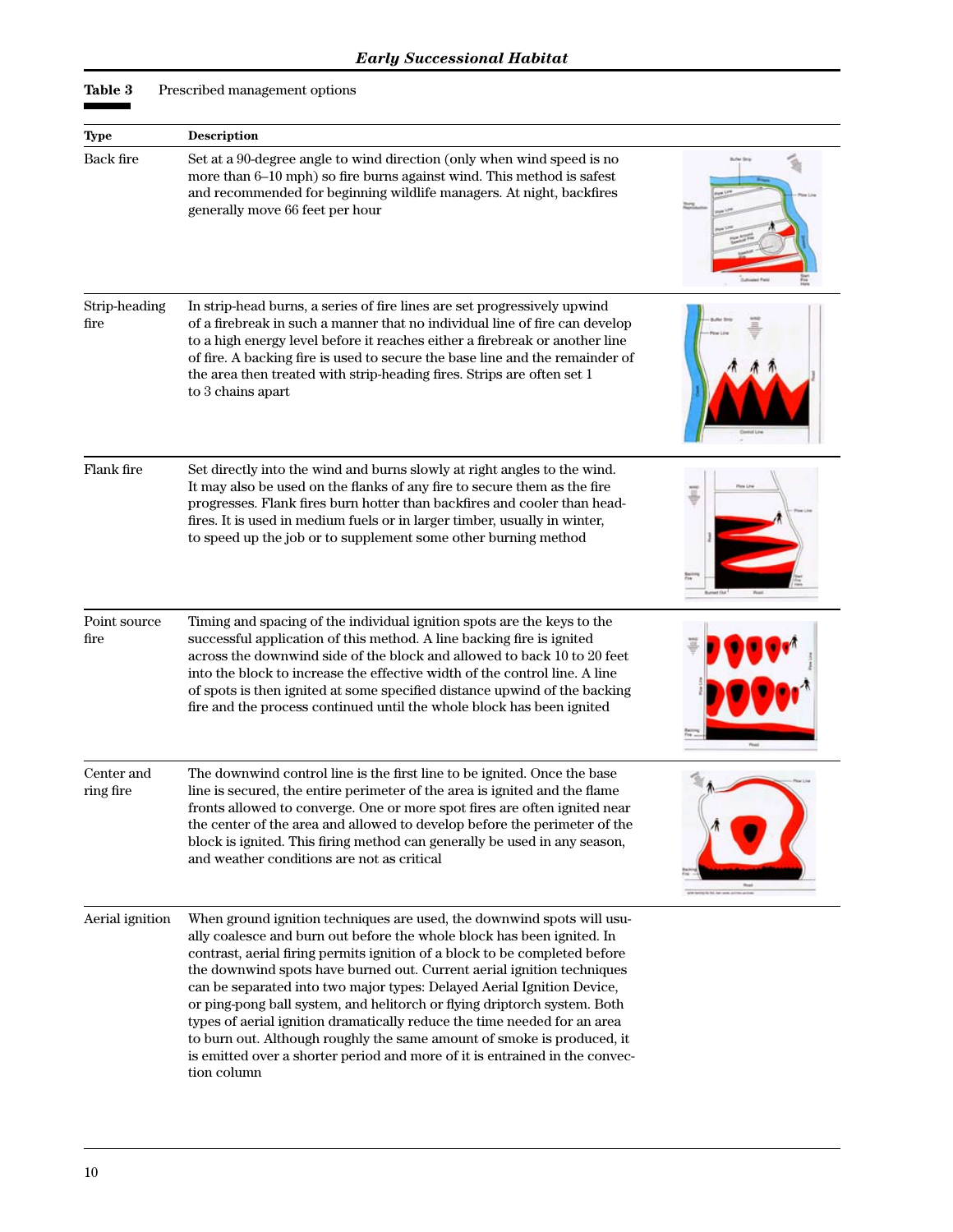Although beneficial, prescribed burning is a highly regulated activity and should only be conducted in cooperation with State fish and wildlife agencies and with assistance from certified prescribe burn managers. These agencies and individuals can help in the development of a burn plan; provide necessary tools, equipment, and supervision; and assist in obtaining all required permits.

#### *Herbicides*

Herbicide application is a relatively common practice in pine hardwood forests after clearcutting to remove plants that compete with young trees in the first years of growth. Applications of herbicides to young forest (4 to 6 years old) have been shown to improve conditions for birds, such as mourning doves and northern bobwhites, that forage on the ground. Killing of the stems of relatively unpalatable shrubs induces sprouting of more palatable shrubs for big game species such as elk and white-tailed deer. Strip spraying less than 50 feet or spot spraying should be done to improve plant succession and wildlife habitat. For additional information on application and use of herbicides, see Fish and Wildlife Management Habitat Leaflet Number 24: Wildlife and Integrated Pest Management (IPM). It is recommended that before an herbicide is applied, the local, Federal, or State wildlife agency be contacted for assistance with selecting an herbicide, as well as determining the appropriate rates and timing of application.

#### *Field border management*

By taking out of production up to 50 feet of field edge adjacent to permanent cover (such as a woodlot, tree line, or hedgerow), farmers can significantly increase the amount of habitat for wildlife. These areas generally have low crop productivity because of root competition and shading from adjacent woody growth. Advantages of field border management include:

- reducing planting time and costs
- providing turn rows and convenient field access
- • reducing or eliminating equipment damage from overhead limbs
- • creating a pesticide-free buffer in the area used by upland wildlife

To create and manage a field border, 50 feet of untilled field along any edge adjacent to woody growth should be cut. Every 3 years, this border should be mowed and lightly disked to prevent invasion by saplings and brush. Another option is to treat a third of the border each year, rotating strips every 3 years.



*Virginia Department of Game and Fisheries* **Field borders provide valuable habitat for many wildlife species.**

Field border management can make a dramatic difference in wildlife use of fields, and nonmigratory upland wildlife will flourish in these areas where their year round habitat needs are met. While this type of management can favor many species, birds are the biggest benefactor of field border management. One study found that dickcissels and indigo buntings were twice as common in areas with field borders than areas without. Wintering sparrows (such as the song sparrow and swamp sparrow) and northern bobwhites also increased as borders provided forage and shelter from early successional plants.

#### *Haying*

Haying, like burning, removes all plant species at once. This method will kill invading tree species and remove heavy thatch layers, creating fire breaks for future fires. Ideally, haying activities should be delayed until early August to allow grassland birds to complete most nesting activities. However, in many situations this is not feasible for farmers who need to harvest high quality forage. In these circumstances, birds nesting in the cover provided by the hay crop lose their nest or are killed by hay-mowing operations. However, the following measures can be taken to minimize impacts on birds nesting in production hay fields.

- Hay fields should be mowed from the field center outwards to provide cover that allows fledgling birds to escape to the edge of the field.
- Fields can be broken into subunits and mowed on a rotational basis to allow for some usable habitat to be available at all times.
- • Adult nesting birds and roosting individuals are less likely to flush from cover during night; therefore, night mowing should be avoided to prevent adult bird mortality.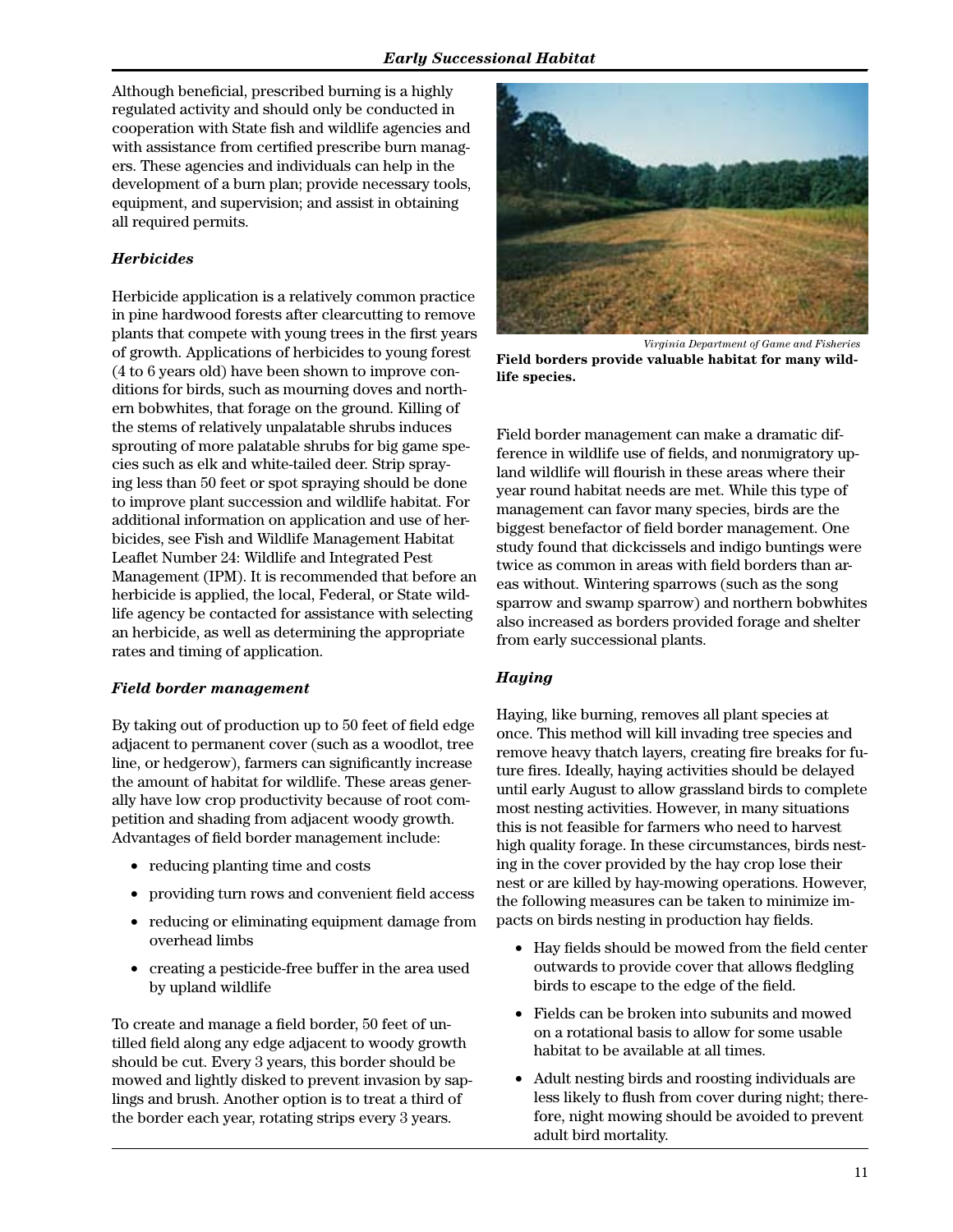- Flushing bars should be mounted on harvesting equipment to minimize bird mortality during mowing operations.
- Strip cover and similar herbaceous cover should be left undisturbed until well after the nesting season (mid- to late August) to allow birds that failed to successfully nest in active hay fields the opportunity to successfully re-nest in the alternative adjacent habitats.

### *Flooding*

Changing water levels are characteristic of most wetland systems. Under stable flooding regimes, the productivity of wetlands and their attractiveness to wildlife will decline. Restoration of wetland hydrology and re-establishment of the historic flooding regime, including periodic drying/drawdowns, are essential for maintaining vital wetland functions.

# **Assistance available**

Landowners interested in making their individual efforts more valuable to the community can work with the Wildlife Habitat Council and NRCS to involve school, scout, and community groups and their families, as well as State and Federal fish and wildlife agency personnel, in habitat projects when possible.

Onsite education programs demonstrating the necessity of early successional habitat management can also greatly increase the value of an individual management project. Corporate landowners should encourage interested employees to become involved. There are many programs available to assist with technical and financial support in creating wildlife habitat on private lands (table 4).

# **Conclusion**

Early successional habitat is very important for the survival of many species. Due to the abandonment of farms and suppression of natural disturbances, much of the historical early successional land in the United States has grown into mid- and late-successional forests. There are many methods to manage for early successional habitat including cutting, windrows, disking, mowing, prescribed grazing, prescribed burns, herbicide use, and field border management. When these techniques are applied, areas can be brought back to an early successional state to the benefit of many species.



**Hay fields should be mowed from the center outward to allow the animals to escape.**



*Ducks Unlimited, Canada* **Tractor equipped with flushing bar designed to minimize mortality during haying operations**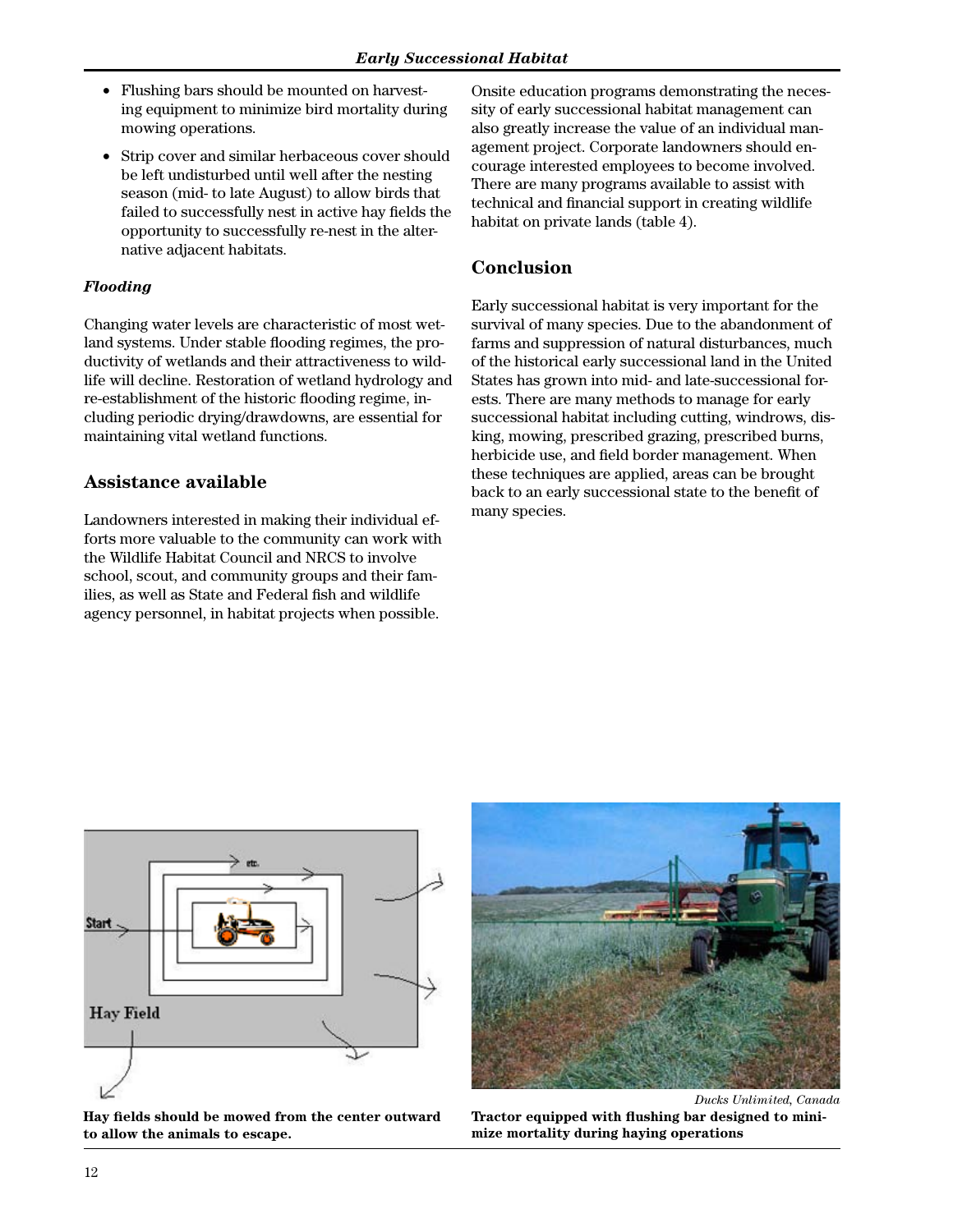| Program                                                      | Land eligibility                                                                                                                  | Type of assistance                                                                                                                                                                                                                  | Contact                                                |
|--------------------------------------------------------------|-----------------------------------------------------------------------------------------------------------------------------------|-------------------------------------------------------------------------------------------------------------------------------------------------------------------------------------------------------------------------------------|--------------------------------------------------------|
| Conservation<br>Reserve Program<br>(CRP)                     | Highly erodible land,<br>wetland, and certain<br>other lands with crop-<br>ping history. Stream-<br>side areas in pasture<br>land | 50% cost-share for establishing permanent cover<br>and conservation practices and annual rental pay-<br>ments for land enrolled in 10- to 15-year contracts.<br>Additional financial incentives are available for some<br>practices | NRCS or FSA State<br>or local office                   |
| Conservation of<br>Private Grazing<br>Land (CPGL)            | Private grazing lands                                                                                                             | Technical assistance on managing grazing lands for<br>natural resource protection, as well as economic and<br>community benefits                                                                                                    | NRCS State or local<br>office                          |
| Environmental<br><b>Quality Incentives</b><br>Program (EQIP) | Cropland, range, graz-<br>ing land, and other ag-<br>ricultural land in need<br>of treatment                                      | Up to 75% cost-share for conservation practices in<br>accordance with 5- to 10-year contracts. Incentive<br>payments for certain management practices                                                                               | NRCS State or local<br>office                          |
| <b>Grassland Reserve</b><br>Program (GRP)                    | Restored, improved<br>or natural grassland,<br>rangeland, pasture-<br>land, and prairie                                           | Financial incentives to landowners who restore and<br>protect grasslands                                                                                                                                                            | NRCS State or local<br>office                          |
| Partners for<br><b>Fish and Wildlife</b><br>Program (PFW)    | Most degraded fish<br>and/or wildlife habitat                                                                                     | Up to 100% financial and technical assistance to re-<br>store wildlife habitat under minimum 10-year coop-<br>erative agreements                                                                                                    | Local office of the<br>U.S. Fish & Wildlife<br>Service |
| Waterways for<br>Wildlife                                    | Private land                                                                                                                      | Technical and program development assistance to<br>coalesce habitat efforts of corporations and private<br>landowners to meet common watershed level goals                                                                          | Wildlife Habitat<br>Council                            |
| Wildlife at Work                                             | Corporate land                                                                                                                    | Technical assistance on developing habitat projects<br>into a program that will allow companies to involve<br>employees and the community                                                                                           | Wildlife Habitat<br>Council                            |
| Wildlife Habitat<br><b>Incentives Program</b><br>(WHIP)      | High-priority fish and<br>wildlife habitats                                                                                       | Up to 75% cost-share for conservation practices un-<br>der 5- to 10-year contracts                                                                                                                                                  | NRCS State or local<br>office                          |

**Table 4** Programs to assist landowners in wildlife habitat creation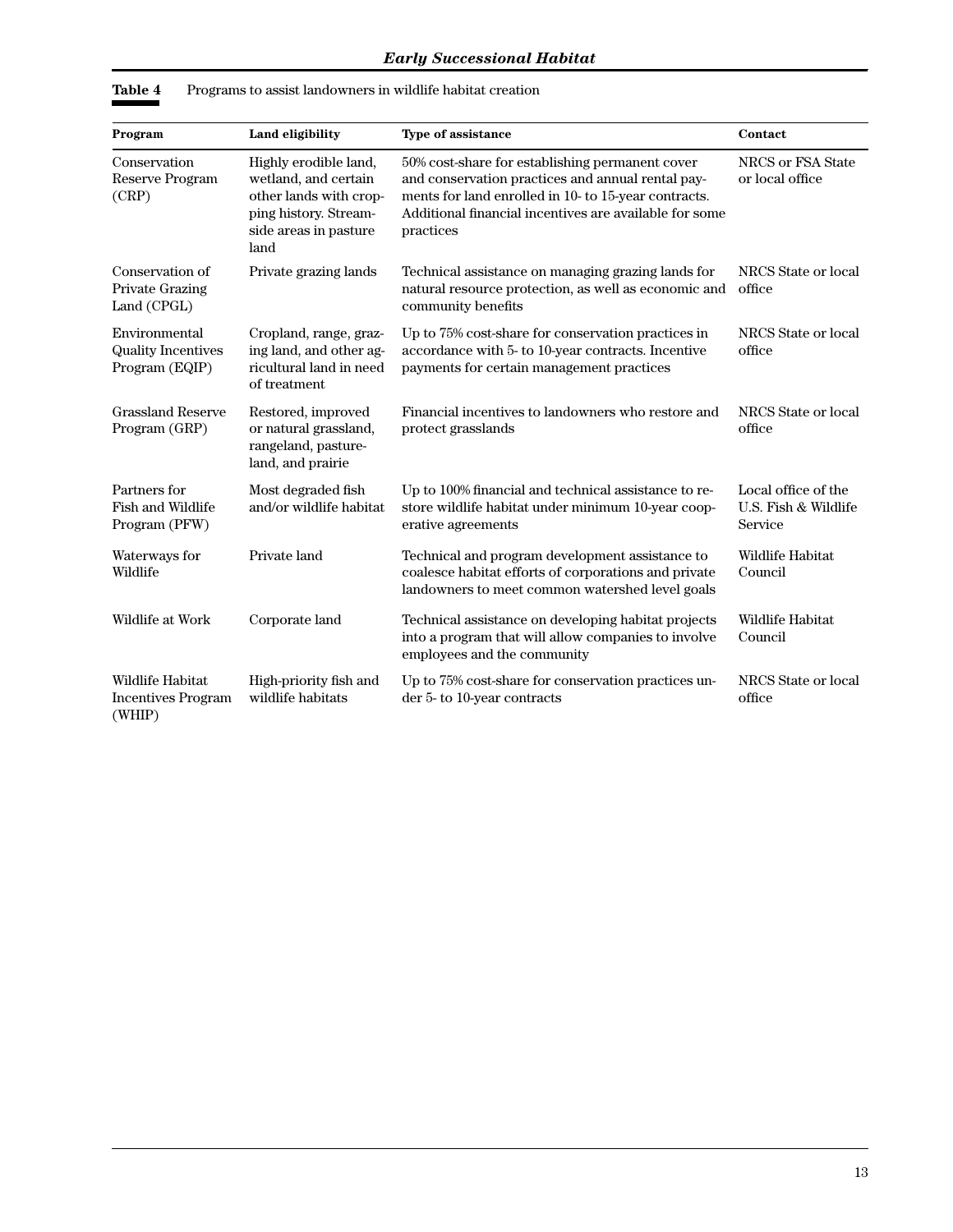# **References**

#### *Online sources*

- Bugwood. 2003. Firing techniques. *http://www.bugwood.org/pfire/techniques.html* [Accessed 10 April 2006].
- Maryland Cooperative Extension. 2003. Wildlife management: field border management. *http://www. agnr.umd.edu/MCE/Publications/PDFs/FS600. pdf* [Accessed 25 August 2005].
- Missouri Department of Conservation. 2003. Wetland management for small acreages. *http://www. agnr.umd.edu/MCE/Publications/PDFs/FS600. pdf* [Accessed 23 August 2005].
- Quail Unlimited. 2006. Home page. *http://www.qu.org/ seqsg/nbci/nbci.cfm* [Accessed 10 April 2006].
- Washington State University. 2003. Wetland management for waterfowl in the Columbia Plain. *http://ext.nrs.wsu.edu/publications/documents/ Waterfowlhabitat.pdf* [Accessed 29 August 2005].

## *Printed sources*

- Annand, E.M., and F.R. Thompson III. 1997. Forest bird response to regeneration practices in Central Hardwood Forests. The Journal of Wildlife Management 61:159–171.
- Askins, R.A. 2001. Sustaining biological diversity in early successional communities. Wildlife Society Bulletin 29(2):407–412.
- DeGraaf, R.M., and M. Yamasaki. 2003. Options for managing early-successional forest and shrubland bird habitats in the northeastern United States. Forest Ecology and Management 185:179–191.
- Easton, W.E., and K. Martin. 2002. Effects of thinning and herbicide treatments on nest site selection by songbirds in young managed forests. The Auk 119:685–694.
- Fuller, T.K., and S. Destefano. 2003. Relative importance of early-successional forests and shrubland habitats to mammals in the northeastern United States. Forest Ecology and Management 185:75-79.
- Gobster, P.H. 2001. Human dimensions of early successional landscapes in the eastern United States. Wildlife Society Bulletin 29:474–482.
- Krementz, D.G., and J.S. Christie. 2000. Clearcut stand size and scrub-successional bird assemblages. The Auk 117:913–924.
- Litvaitis, J.A. 1993. Response of early successional vertebrates to historic changes in land use. Conservation Biology 7:866–873.
- Oehler, J.D., S. Capel, D.F. Covell, and B. Long. In press. A guide for managing grassland, shrubland and young forest habitat for wildlife in the northeast.
- Pyne, S.J., P.L. Andrews, and R.D. Laven. 1996. Introduction to wildland fire. 2nd ed. John Wiley & Sons, Inc. NY.
- Thompson, F.R., III, and R.M. DeGraaf. 2001. Conservation approaches for woody, early successional communities in the eastern United States. Wildlife Society Bulletin 29:483–94.
- Thompson, F.R., III, and D.R. Dessecker. 1997. Management of early-successional communities in central hardwood forests: with emphasis on the ecology and management of oaks, ruffed grouse and forest songbirds. General Technical Report NC–195, U.S. Department of Agriculture Forest Service, North Central Forest Experiment Station. St. Paul, MN.
- Trani, M.K., R.T. Brooks, T.L. Schmidt, V.A. Rudis, and C. Gabbard. 2001. Patterns and trends of early successional forests in the eastern United States. Wildlife Society Bulletin 29:413–424.
- U.S. Department of Agriculture, Natural Resources Conservation Service. In press. The importance of disturbance in habitat management. Natural Resources Conservation Service and Wildlife Habitat Council Fish and Wildlife Habitat Management Leaflet, Number. 37.
- U.S. Department of Agriculture, Natural Resources Conservation Service. 2001. Wildlife and integrated pest management (IPM). Natural Resources Conservation Service and Wildlife Habitat Council Fish and Wildlife Habitat Management Leaflet, Number 24.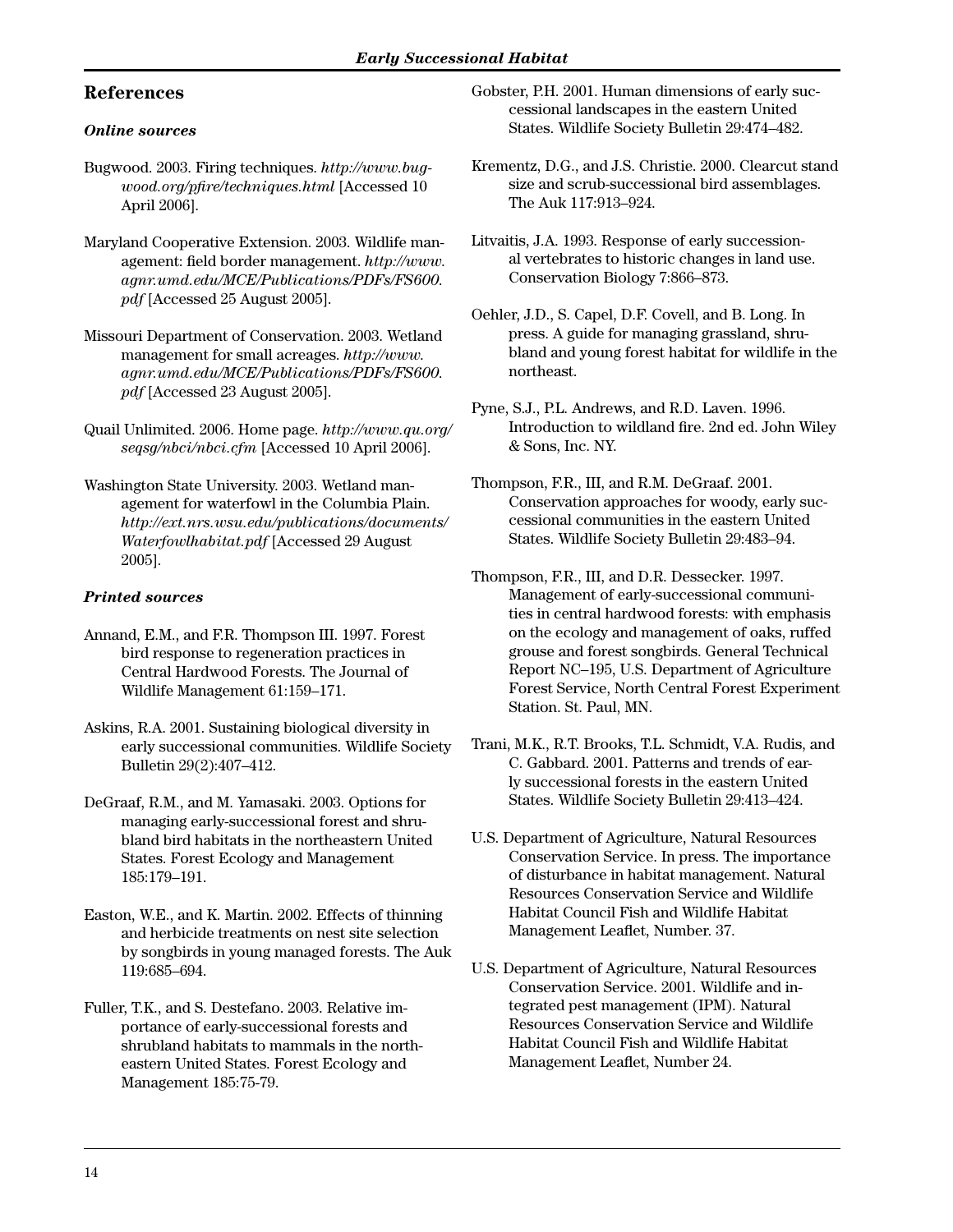- U.S. Department of Agriculture, Natural Resources Conservation Service. 2000. Managing forests for fish and wildlife. Natural Resources Conservation Service and Wildlife Habitat Council Fish and Wildlife Habitat Management Leaflet, Number 18.
- Wear, D.N., and J.G. Greis, eds. 2002. Southern forest resource assessment. General Technical Report. SRS–53. U.S. Department of Agriculture, Forest Service, SRS. Asheville, NC. 653 pp.